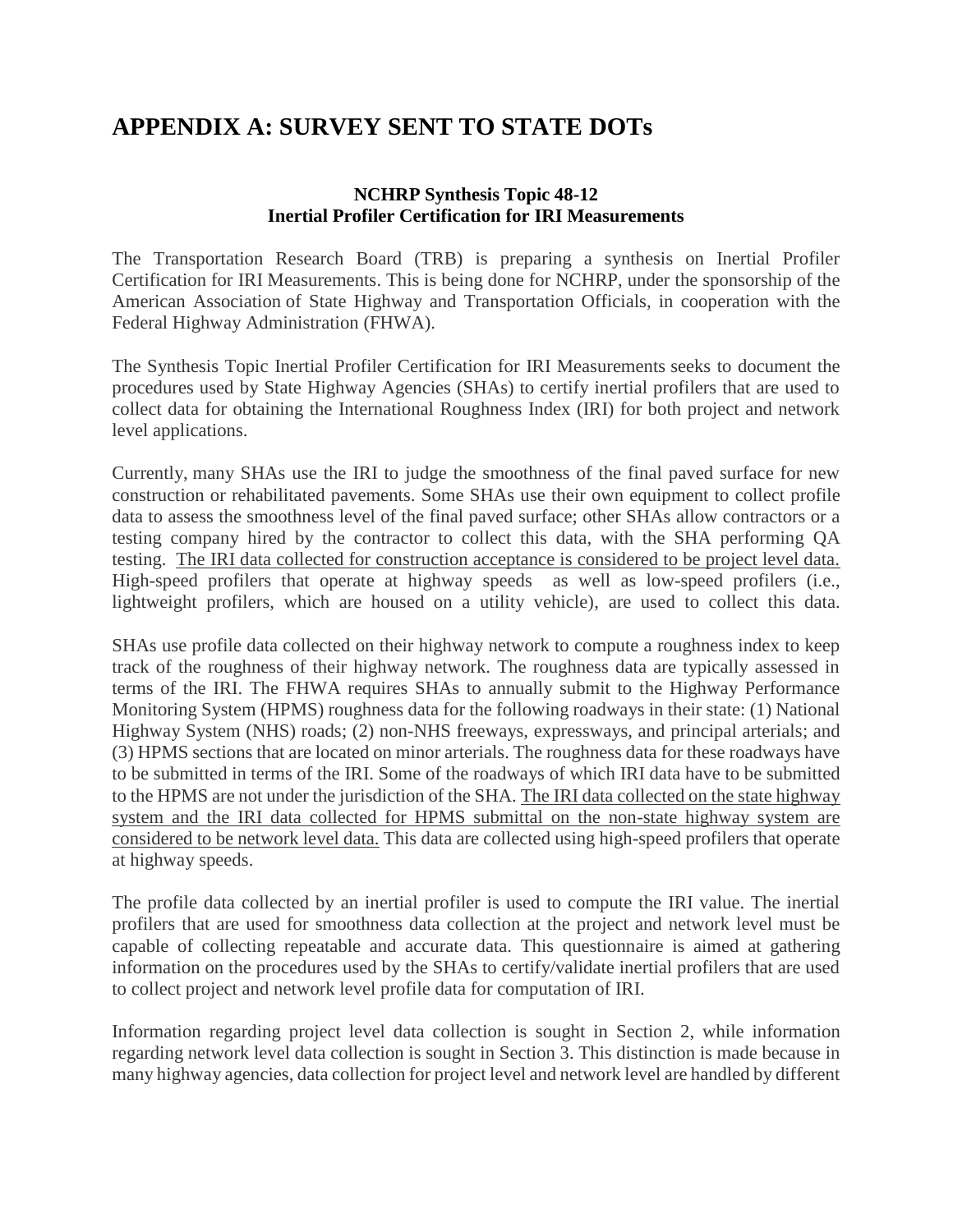divisions within the highway agency. Also, the procedures employed to certify/validate equipment used for project level and network level data collection could be different.

We estimate that it should take approximately 45 minutes to complete. If you have any questions, please contact our principal investigator Rohan Perera (e-mail: [perera@sme-usa.com\)](mailto:perera@sme-usa.com)*.*

Thank you very much for your time and expertise.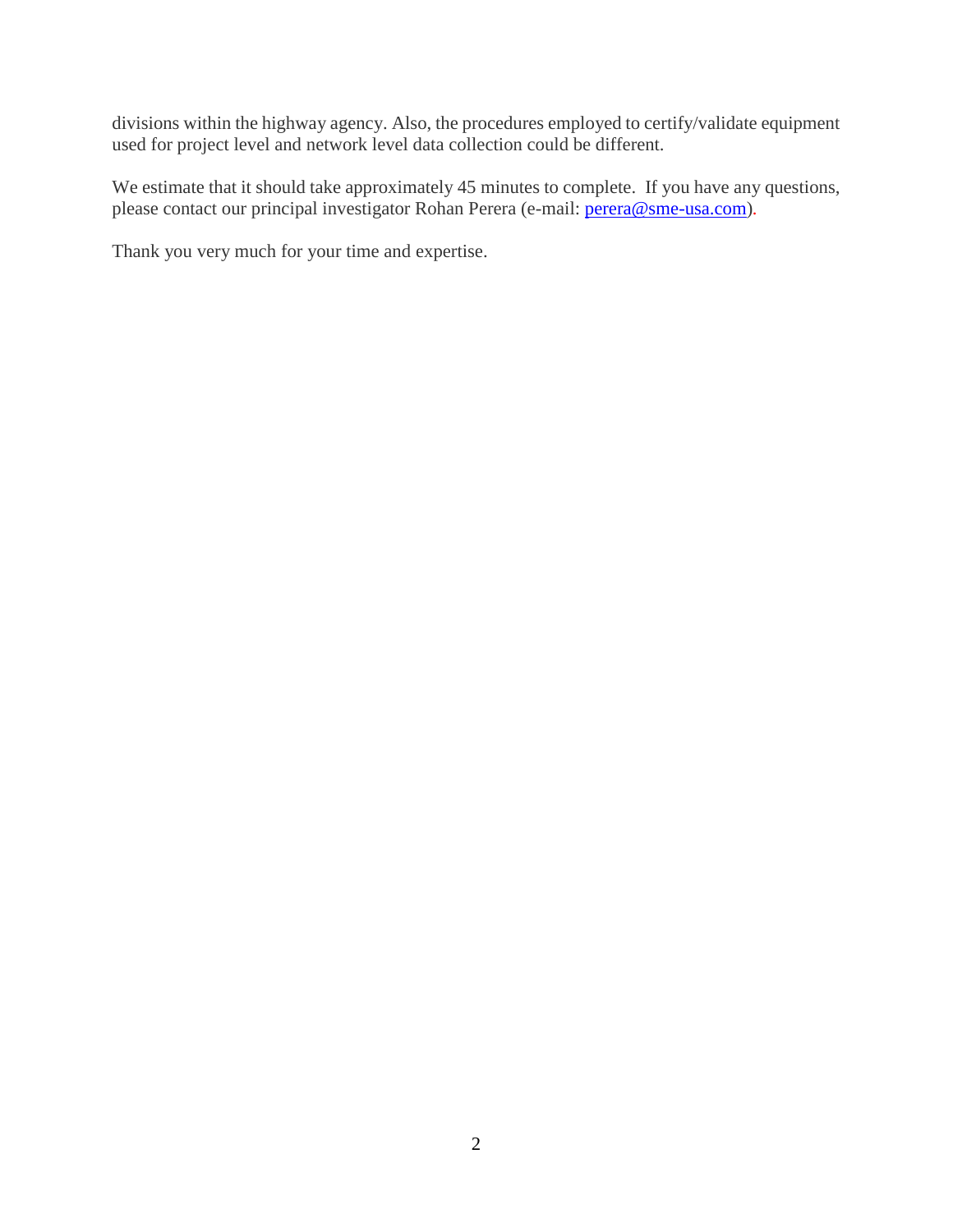## **INFORMATION ABOUT RESPONDENT AND ANONYMITY**

NAME:

TITLE:

AGENCY:

ADDRESS:

EMAIL:

PHONE:

*Question 1.* Do you want anonymity with respect to the answers you provide (i.e., your responses will not be identified with your state)?

(a) Yes

(b) No

## **SECTION 1. INERTIAL PROFILERS OWNED BY THE HIGHWAY AGENCY**

*Question 2:* How many inertial profilers does your agency own and operate (Indicate the number of devices for each category)?

| <b>Profiler Type</b>                                   | <b>Number</b> |
|--------------------------------------------------------|---------------|
| High-Speed, Profiling Equipment Permanently Fixed to   |               |
| Vehicle)                                               |               |
| High-Speed Portable, Equipment Can be Moved to Another |               |
| Vehicle                                                |               |
| Low-speed (Lightweight)                                |               |

*Question 3:* What type of reference profiling devices does your agency own and operate (Indicate the number of devices for each equipment category that the agency owns)?

| <b>Device</b>                                                 | <b>Number</b> |
|---------------------------------------------------------------|---------------|
| Dipstick (Face Technology)                                    |               |
| ARRB Walking Profiler (Older Version 9.5" Recording Interval) |               |
| ARRB Walking Profiler G3 (Newer Version 1" Recording          |               |
| Interval)                                                     |               |
| SurPRO Walking Profiler (ICC)                                 |               |
| <b>Walking Profiler (SSI)</b>                                 |               |

*Question 4:* For what purposes are these inertial profilers utilized (check all that apply)?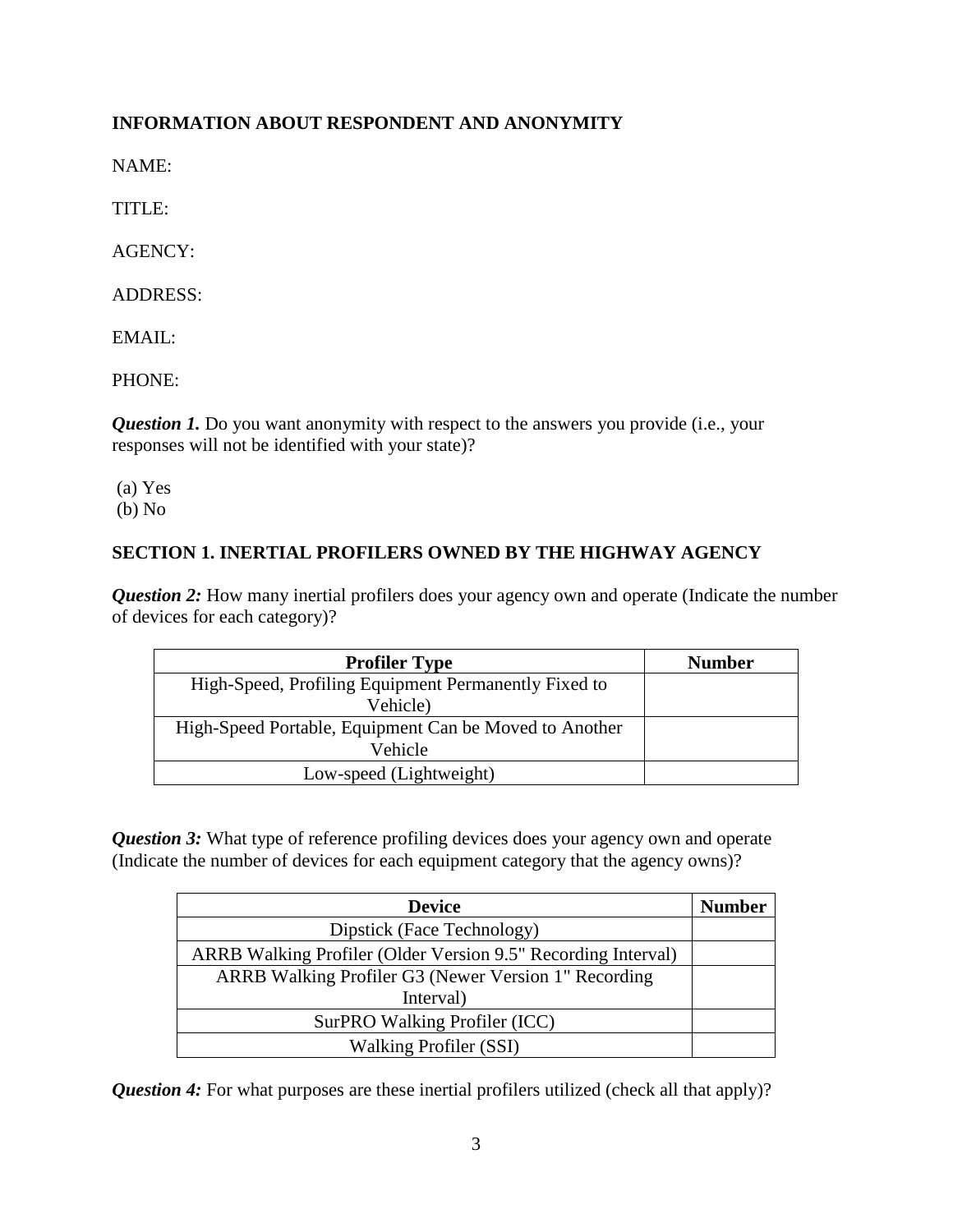- (a) Collect data on the state highway system to be stored in the pavement management system.
- (b) Collect data on non-state highways required for HPMS.
- (c) Collect data on final paved surface of new construction for construction acceptance.
- (d) Collect Quality Assurance (QA) data on final paved surface of new construction to verify contractor collected data.
- (e) Other, Please specify:

*Question 5:* Do you use IRI as the smoothness index for construction acceptance in your state (Answer Yes if you use it only on asphalt pavements; Answer Yes if you use it on concrete pavements; Answer Yes if you use it on both asphalt and concrete pavements)?

(a) Yes

(b) No

## **SECTION 2. PROJECT LEVEL IRI DATA COLLECTION**

#### **If you answer No to Question 5 please go to Question 36**

### **This group of questions pertain to collecting IRI data on the final paved surface on construction projects for construction acceptance.**

**Question 6:** Please identify cases below where you use IRI as the smoothness index for construction acceptance (check all that apply).

(a) Asphalt Concrete Pavements.

- (b) Concrete Pavements.
- (c) Bridge decks.

*Question 7:* Please indicate the approximate percentage of the State highway system that is surfaced with asphalt and concrete.

Asphalt (%): Concrete (%):

*Question 8:* What type of equipment is allowed to collect the IRI data for construction acceptance (Put an X for applicable cases)?

| <b>Surface Type</b>               | <b>High-Speed</b> | Low-Speed     | <b>IRI</b> Not Used For        |
|-----------------------------------|-------------------|---------------|--------------------------------|
|                                   |                   | (Lightweight) | <b>Construction Acceptance</b> |
| <b>Asphalt Concrete Pavements</b> |                   |               |                                |
| <b>Concrete Pavements</b>         |                   |               |                                |
| <b>Bridge Decks</b>               |                   |               |                                |

*Question 9:* Does the SHA have a policy requiring smoothness specification be applied to all state highways or does the districts have an option of either using them or not using them at their discretion (check one)?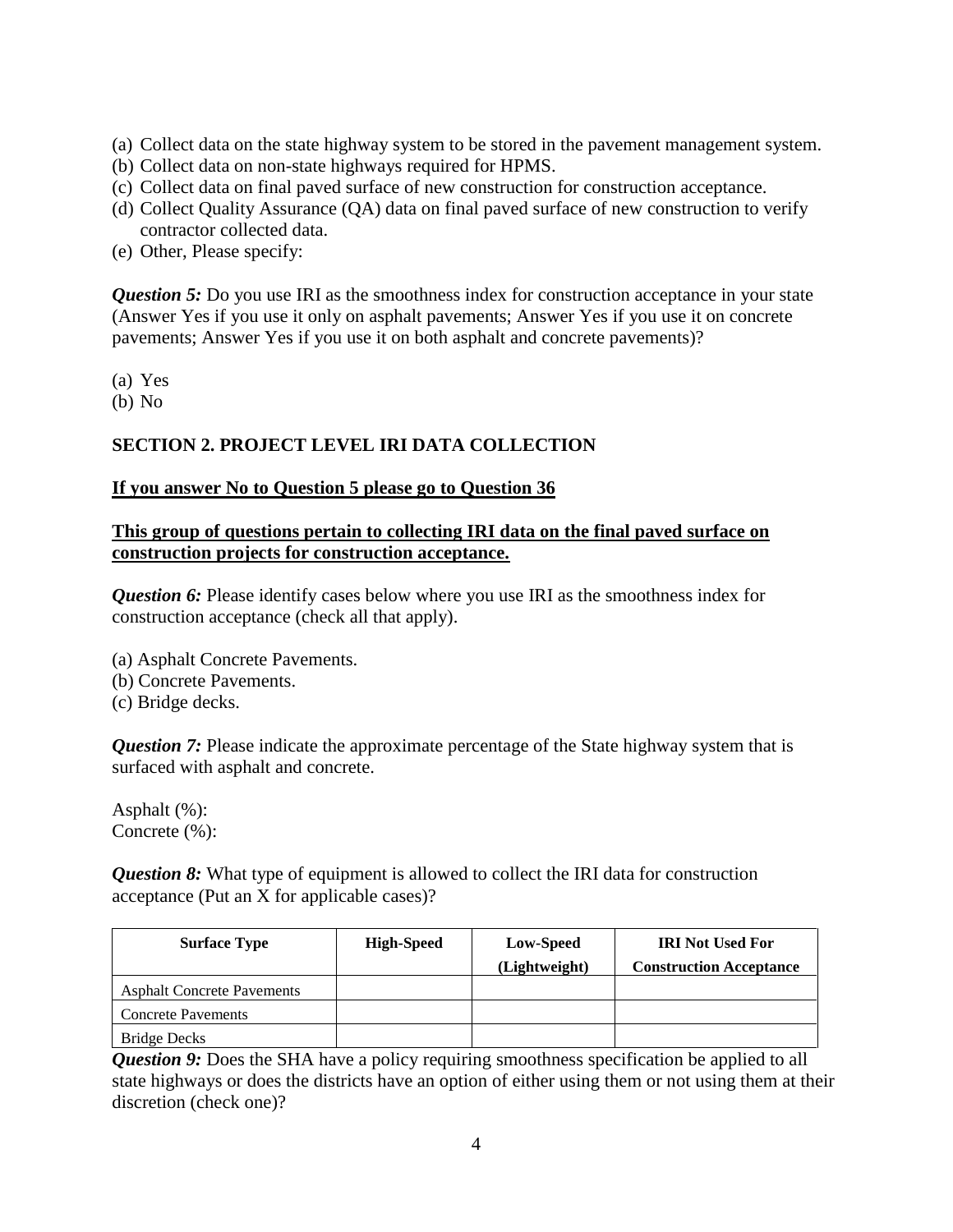- (a) The State Highway Agency has a policy that specifies the roadways for which the smoothness specification must be applied.
- (b) The Districts have the option of either using or not using the smoothness specification on a project at their discretion.
- (c) Other: Please specify:

*Question 10:* Who collects the IRI data for construction acceptance on the final paved surface?

- (a) The State Highway Agency collects the data using agency owned equipment operated by agency personnel.
- (b) The contractor collects data using contractor owned equipment or the contractor hires a testing company to collect the data; highway agency may perform quality assurance testing.
- (c) Other, Please specify:

*Question 11:* When does your agency require a profiler that collects IRI data for construction acceptance on the final paved surface to be certified (check all that apply)?

- (a) My agency does not require a profiler to be certified.
- (b) Annually.
- (c) When inaccuracy is suspected.
- (d) After major repairs.
- (e) Other, Please specify:

**Question 12:** How does your agency certify agency-owned inertial profilers that are used to collect IRI data for construction acceptance on the final paved surface (check all that apply)?

- (a) Profiler is not certified, operational checks performed to see if equipment is operating properly.
- (b) Certification at a facility that is not subject to traffic by my agency.
- (c) Certification at a site(s) established on in-service road(s) by my agency.
- (d) Certification at a facility that is not subjected to traffic by another highway agency.
- (e) Certification at a site(s) established on in-service road(s) by another highway agency.
- (f) Certification at a facility that is not subjected to traffic operated by a university in my State.
- (g) Certification at a site(s) established on in-service roads by a university in my State.
- (h) Certification at a facility that is not subjected to traffic operated by a university in another State.
- (i) Certification at a site(s) established on in-service roads by a university in another State.
- (j) Other, Please specify:

**Question 13:** How does your agency certify contractor-owned inertial profilers that are used to collect IRI data for construction acceptance on the final paved surface (check all that apply)?

(a) Contractor owned profilers are not allowed to collect data.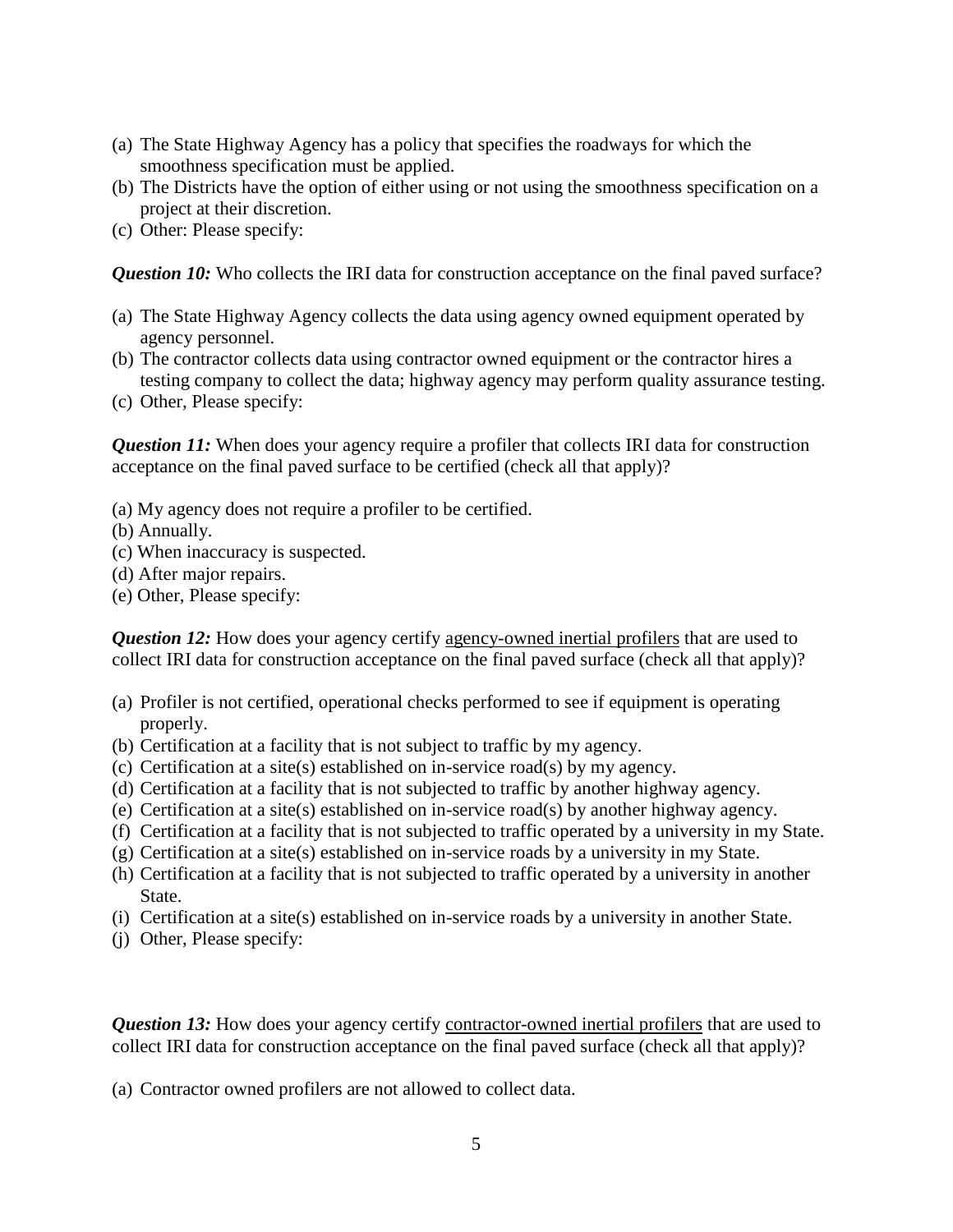- (b) Profiler is not certified, assume contractor performs operational checks to see if equipment is operating properly.
- (c) Profiler is not certified; agency personnel observe the contractor performing operational checks to see if equipment is operating properly.
- (d) Certification at a facility that is not subject to traffic by my agency.
- (e) Certification at a site(s) established on in-service road(s) by my agency.
- (f) Certification at a facility that is not subjected to traffic by another agency.
- (g) Certification at a site(s) established on in-service road(s) by another agency.
- (h) Certification at a facility that is not subjected to traffic operated by a university in my State.
- (i) Certification at a site(s) established on in-service roads by a university in my State.
- (j) Certification at a facility that is not subjected to traffic operated by a university in another State.
- (k) Certification at a site(s) established on in-service roads by a university in another State.
- (l) Other, Please specify:

*Question 14:* If your agency does not currently certify agency-owned inertial profilers or contractor-owned inertial profilers that collect smoothness data for construction acceptance, please select all answers that are applicable to your agency (check all that apply).

- (a) Not applicable.
- (b) We are currently developing a program to certify agency-owned inertial profilers.
- (c) We are currently developing a program to certify contractor owned inertial profilers so they can be allowed to collect smoothness data for construction acceptance.
- (d) Comments:

*Question 15:* What surface/texture types and IRI levels are used for profiler certification (Put an X for all cases that are applicable, you can enter additional surface types under "other")?

| <b>Surface Type</b>                    | Mean IRI Level (in/mi) |              |              |                    |
|----------------------------------------|------------------------|--------------|--------------|--------------------|
|                                        | $< 70$ in/mi           | <b>70 to</b> | $>120$ in/mi | <b>No Specific</b> |
|                                        |                        | $120$ in/mi  |              | <b>IRI</b> Value   |
| Dense-Graded Asphalt Concrete          |                        |              |              |                    |
| Open-Graded Asphalt Concrete           |                        |              |              |                    |
| <b>Stone Matrix Asphalt</b>            |                        |              |              |                    |
| Concrete (Carpet Drag or Broom Finish) |                        |              |              |                    |
| Concrete (Transverse Tining)           |                        |              |              |                    |
| Concrete (Longitudinal Tining)         |                        |              |              |                    |
| Concrete (Diamond Grinding)            |                        |              |              |                    |
| Other:                                 |                        |              |              |                    |
| Other:                                 |                        |              |              |                    |
| Other:                                 |                        |              |              |                    |

**Question 16:** Indicate the height sensor type that is specified by the SHA for collecting data on the following surface types, check all that apply (Note: Single spot laser projects a single spot 1 to 3 mm on the pavement surface; a wide-spot laser projects a wider spot about 0.5 to 0.75 inches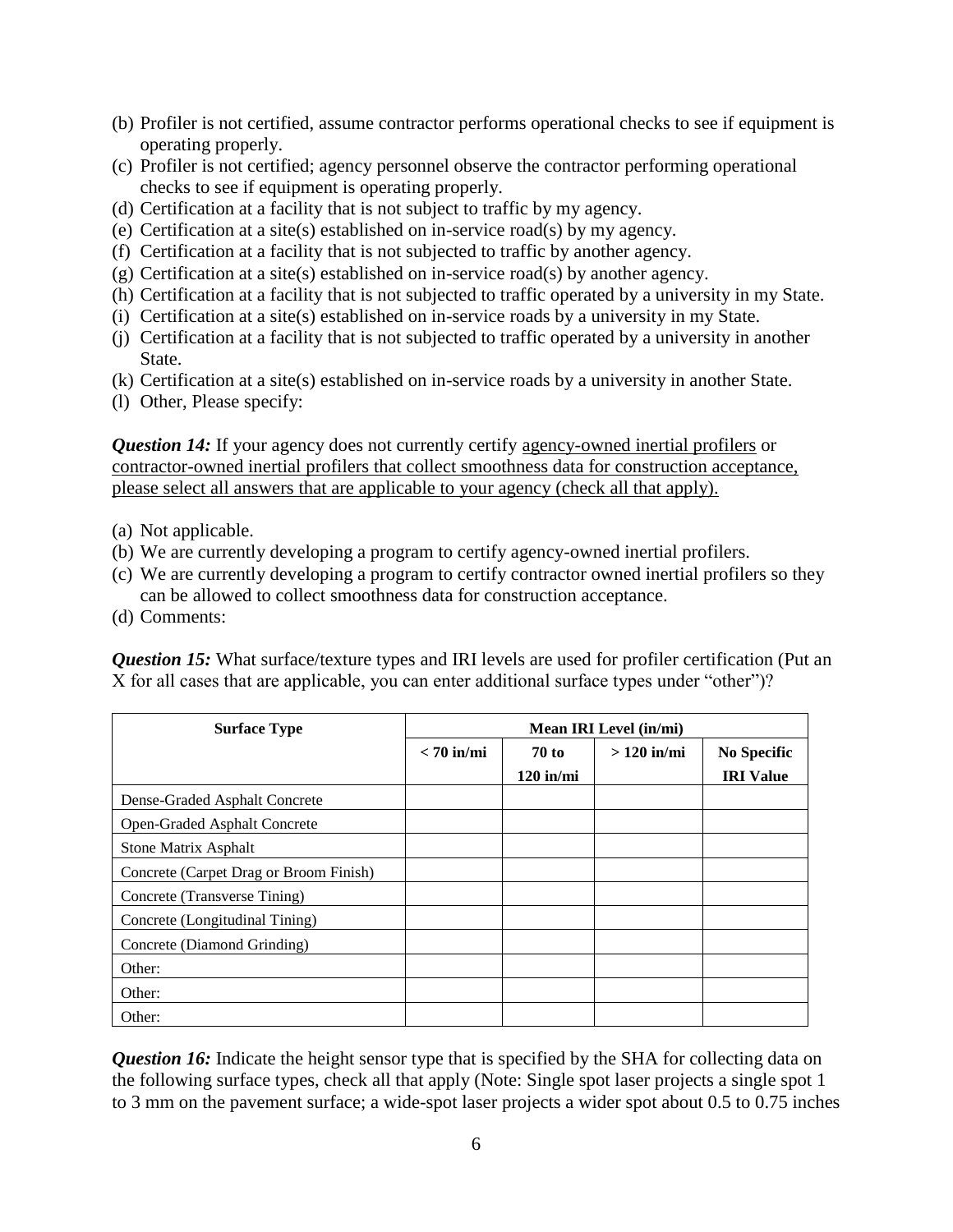on the pavement; Line laser means a RoLine or Gocator sensor that projects a line about 4 inches wide on the pavement surface)

| <b>Surface Type</b>                                 | <b>Single Spot</b><br>Laser (SS) | <b>Wide Spot</b><br>Laser (WS) | Line<br>Laser $(LL)$ | <b>Not</b><br>Specified (NS) |
|-----------------------------------------------------|----------------------------------|--------------------------------|----------------------|------------------------------|
| Dense-Graded Asphalt Concrete (DAC)                 |                                  |                                |                      |                              |
| Open-Graded Asphalt Concrete (OAC)                  |                                  |                                |                      |                              |
| Stone Matrix Asphalt (SMA)                          |                                  |                                |                      |                              |
| Carpet Drag or Broom Finished Concrete (BFC)        |                                  |                                |                      |                              |
| Transversely Tined Concrete (TTC)                   |                                  |                                |                      |                              |
| Longitudinally Tined Concrete (LTC)                 |                                  |                                |                      |                              |
| Diamond Ground Concrete (DGC)                       |                                  |                                |                      |                              |
| Note: Line laser means a RoLine or a Gocator sensor |                                  |                                |                      |                              |

*Question 17:* What is the typical length of a section that is used for certification of profilers?

- (a) Profiler certification not performed.
- (b) 0.1 Mile (528 ft).
- (c) 0.2 Mile (1,056 ft).
- (d) Other: Please specify.

*Question 18:* What method is used to collect the reference data that are used as the basis for certifying profilers (check all that apply)?

- (a) Profiler certification not performed.
- (b) SurPRO manufactured by International Cybernetics Corporation.
- (c) Walking Profiler, manufactured by Surface Systems and Instruments.
- (d) Walking Profiler manufactured by ARRB Group.
- (e) Dipstick manufactured by Face Technologies.
- (f) Rod and Level.
- (g) IRI from DOT owned profiler.
- (h) Other: Please specify:

*Question 19:* What procedure is used to certify profilers (please check one)?

- (a) Profiler certification not performed.
- (b) AASHTO R 56.
- (c) ASTM E950.
- (d) Agency developed procedure that includes the cross-correlation method specified in AASHTO R 56.
- (e) Agency developed procedure that does not include the cross-correlation method specified in AASHTO R 56.
- (f) Other: Please specify: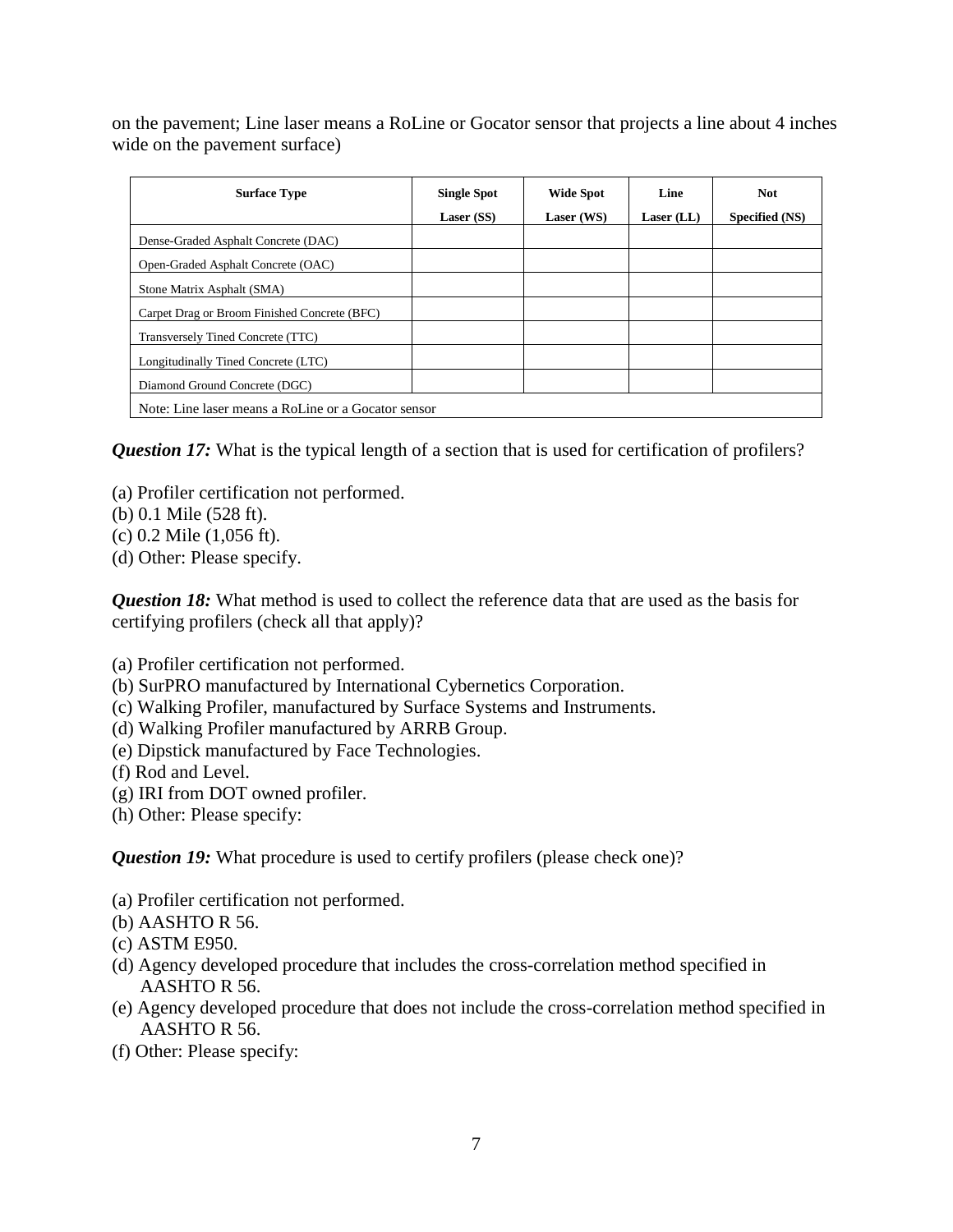*Question 20:* Do you have a written procedure on how profilers that are used to judge the smoothness level of the final paved surface are certified?

(a) Yes.

- (b) If Yes and document is available on the web provide web address:
- (c) No.
- (d) Other, Please specify:

*Question 21:* Do you charge a fee for certifying contractor owned profilers?

(a) Agency does not certify contractor owned equipment.

(b) Yes.

(c) If Yes, specify the amount charged for one profiler (\$):

(d) No.

*Question 22:* What type of documentation is provided after certifying a contractor-owned profiler (check all that apply)?

- (a) Agency does not certify contractor owned profilers.
- (b) Decal affixed to profiler.
- (c) Letter indicating profiler is certified is provided.
- (d) Details of the profiler are posted on the web.

(e) Comments:

*Question 23:* Do you require operators of inertial profilers to be certified (check all that apply)?

- (a) Highway Agency employees do not need certification; they are assumed to be knowledgeable in operation of equipment.
- (b) Highway Agency employees are required be certified.
- (c) No certification is required for contractor employees who operate contractor owned profilers.
- (d) Contractor employees who operate a contractor owned profiler are required to be certified.

(e) Comments:

*Question 24:* Do you have a written procedure on how profiler operators that collect data on the final paved surface for smoothness acceptance are certified?

(a) Yes.

(b) If Yes, and document is available on the web, please provide web address:

(c) No.

(d) Other, Please specify:

*Question 25:* What procedures are used to certify operators of inertial profilers (check all that apply)?

- (a) My agency does not certify operators.
- (b) Attend a class describing profiler operations.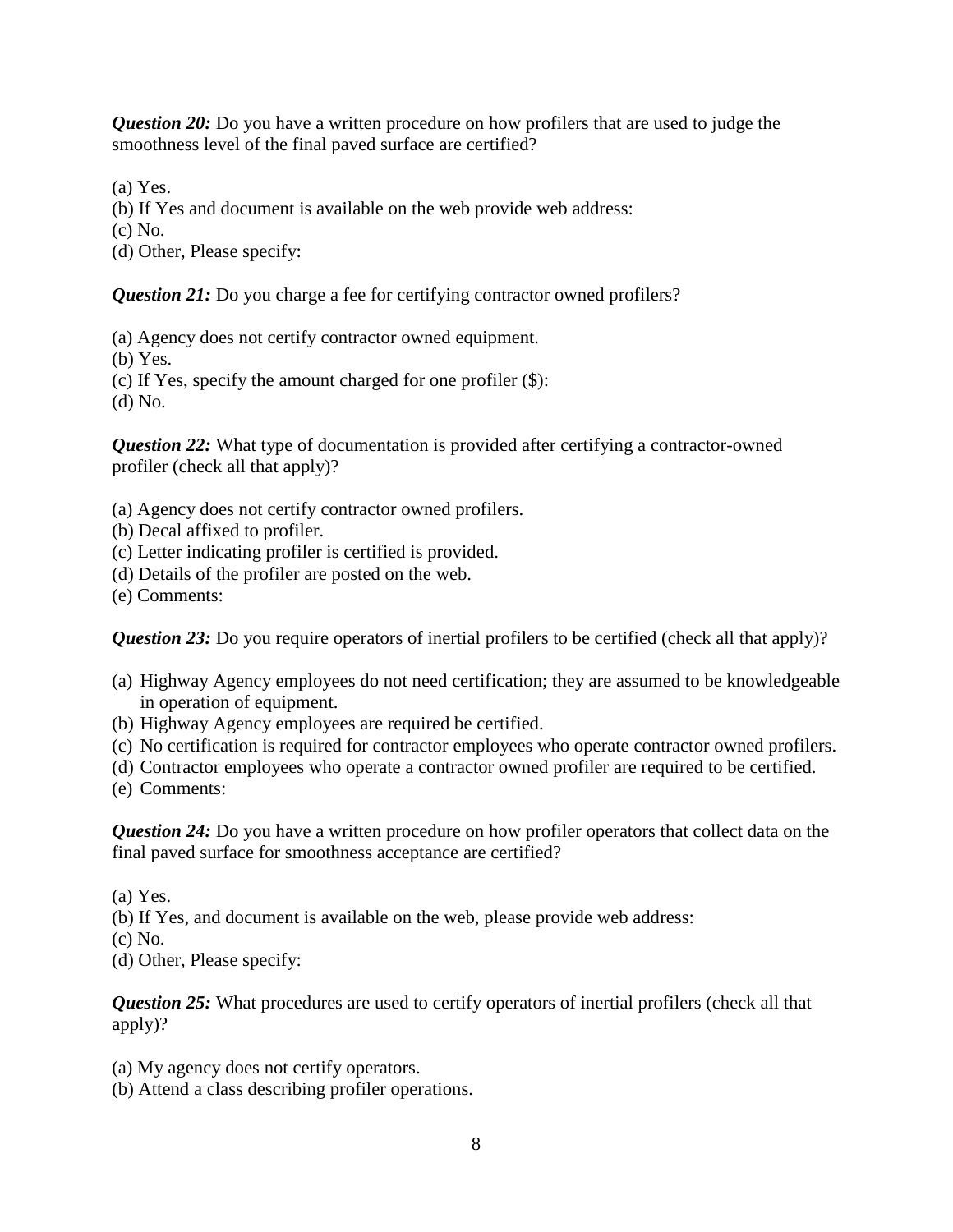- (c) Take an on-line course on profiler operations.
- (d) Pass a written examination administered in a classroom.
- (e) Pass an on-line written exam.
- (f) Pass a practical exam.

(g) Comment:

*Question 26:* If your agency certifies operators, for how long is the certification valid?

- (a) Agency does not certify operators.
- (b) One year.
- (c) Three years.
- (d) Others, Please specify:

*Question 27:* What type of documentation is provided after certifying an operator of a contractor (check all that apply)?

(a) My agency does not certify contractor profiler operators.

(b) A letter indicating operator is certified is provided.

(c) A photo ID card indicating the operator is certified is provided.

(d) Name of certified operators (without a picture of operator) are posted on the web.

(e) Name with picture of certified operator is posted on the web.

(f) Comment:

*Question 28:* Do you charge a fee for certifying operators of contractor owned profilers (Check one answer)?

(a) Agency does not allow contractors to collect data.

(b) Agency does not certify profiler operators.

(c) Agency does not charge a fee for certifying profiler operators.

- (d) Agency charges a fee for certifying profiler operators.
- (e) If a fee is charged for certifying operators, what is the fee per operator (\$)?

(f) Comment:

*Question 29:* Do you accept certification for contractor owned profilers issued from another state (Please select one answer)?

(a) Agency does not allow contractors to collect data.

(b) Yes.

(c) No.

(d) Comment:

*Question 30:* Do you accept a profiler operator certification for a contractor employee issued by another state (Please select one answer)?

(a) Agency does not allow contractors to collect data.

(b) Profiler operators are not required to be certified.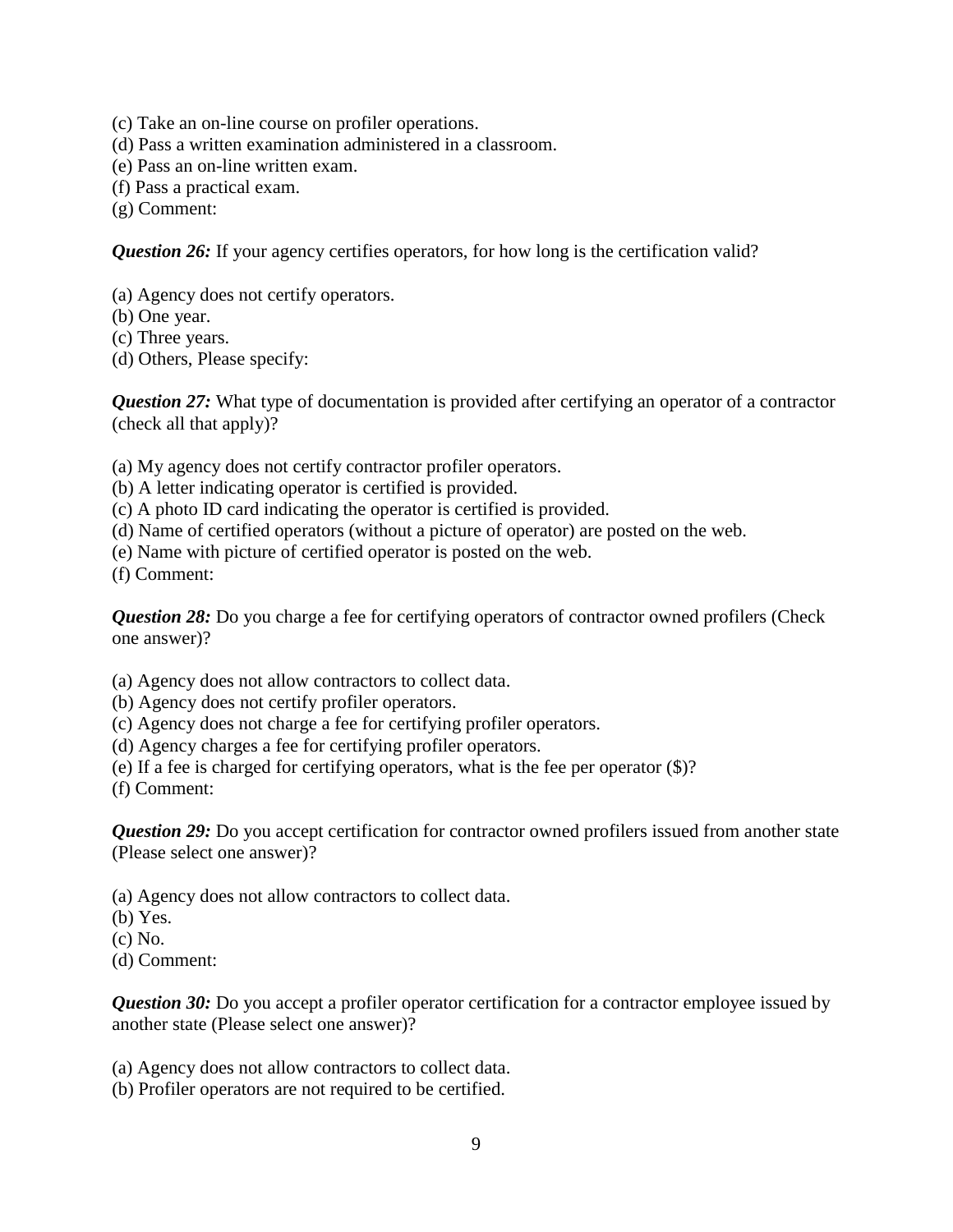(c) Yes. (d) No. (e) Comment:

*Question 31:* What type of pre-operational checks are performed on Highway Agency owned profilers prior to collecting data on a project (Please select all that apply)?

- (a) Verification that the distance measuring system in the profiler is accurate.
- (b) Bounce test.
- (c) Block check on the laser sensor.
- (d) Indicate Additional Checks:

*Question 32:* What type of pre-operational procedures/checks are performed on Contractor owned profilers prior to collecting data on a project (Please select all that apply)?

- (a) Agency does not allow contractors to collect data.
- (b) A highway agency employee or a consultant working for the highway agency verifies the profiler is certified.
- (c) A highway agency employee or a consultant working for the highway agency verifies the operator is certified.
- (d) A highway agency employee or a consultant working for the highway agency observes the contractor verifying the distance measuring system in the profiler is accurate.
- (e) A highway agency employee or a consultant working for the highway agency observes the contractor performing the bounce test and verifies the profiler passes an established criterion.
- (f) A highway agency employee or a consultant working for the highway agency observes the contractor performing the block check on the laser sensor and verifies the profiler passes an established criterion.
- (g) Other: Please specify:

*Question 33:* If the contractor is allowed to collect data, what type of quality assurance procedures are utilized by the agency (check all that apply)?

- (a) Contractors are not allowed to collect data.
- (b) The agency always collects data on a portion of each project.
- (c) The agency always collects data on entire project.
- (d) The agency collects data on a portion of each project or the entire project if a potential issue is flagged for the contractor provided data.
- (e) Other, Please specify:

*Question 34:* If there is a discrepancy between contractor collected data and agency collected data, how is this issue handled?

- (a) Contractors are not allowed to collect data.
- (b) The agency collected data is assumed to be accurate.
- (c) Documented procedures are used to address this issue.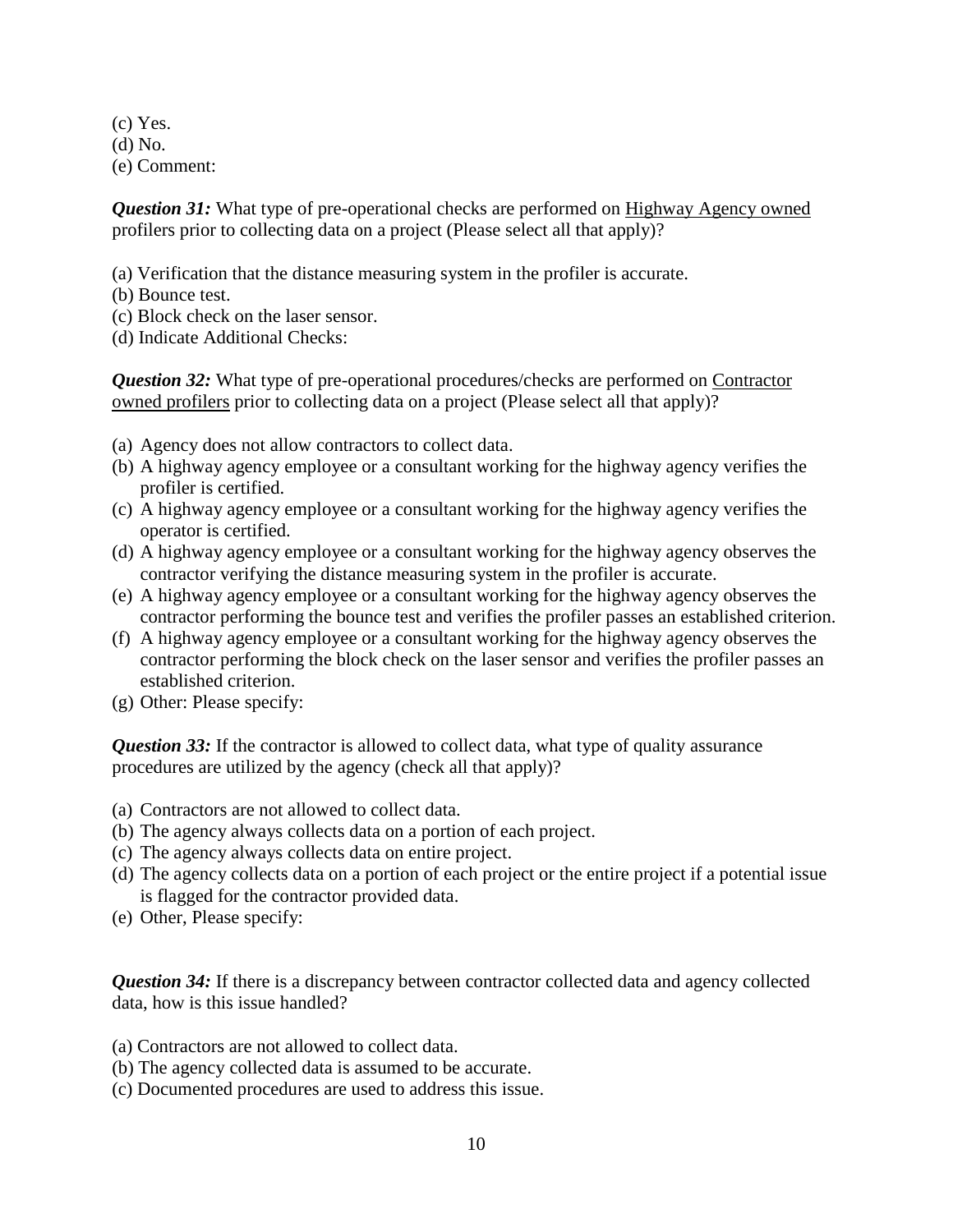(d) Comment:

*Question 35:* Please provide any other comments you may have regarding certification of equipment for IRI data collection for construction acceptance:

## **SECTION 3. NETWORK LEVEL IRI DATA COLLECTION**

#### **This group of questions pertain to collecting IRI data at the network level on the state highway system as well as collecting IRI data on non-state highways for HPMS submittal.**

*Question 36:* Who collects network level roughness data in your state (Put an X on all boxes that are applicable)?

| <b>Network</b>                  | <b>Highway Agency</b> | <b>Contractor</b> |
|---------------------------------|-----------------------|-------------------|
| <b>State Highway Network</b>    |                       |                   |
| Non-State Roadways Required for |                       |                   |
| <b>HPMS</b>                     |                       |                   |

**Question 37:** When does your agency require a profiler that collects IRI data at network level to be certified/validated (check all that apply)?

- (a) My agency does not require a profiler to be certified.
- (b) Before collecting network level data for the year.
- (c) Annually.
- (d) When inaccuracy is suspected.
- (e) After major repairs.
- (f) Comment:

*Question 38:* How does your agency certify/validate agency-owned inertial profilers that are used to collect network level IRI data (check all that apply)?

- (a) Profiler is not certified, operational checks performed to see if equipment is operating properly.
- (b) Certification at a facility not subjected to traffic by my agency.
- (c) Certification at a site(s) established on in-service road(s) by my agency.
- (d) Certification at a facility not subjected to traffic by another highway agency.
- (e) Certification at a site(s) established on in-service road(s) by another highway agency.
- (f) Certification at a facility not subjected to traffic operated by a university in my State.
- (g) Certification at a site(s) established on in-service road(s) operated by a university in my State.
- (h) Certification at a facility not subjected to traffic operated by a university in another State.
- (i) Certification at a site(s) established on in-service roads operated by a university in another State.
- (j) Other, Please specify: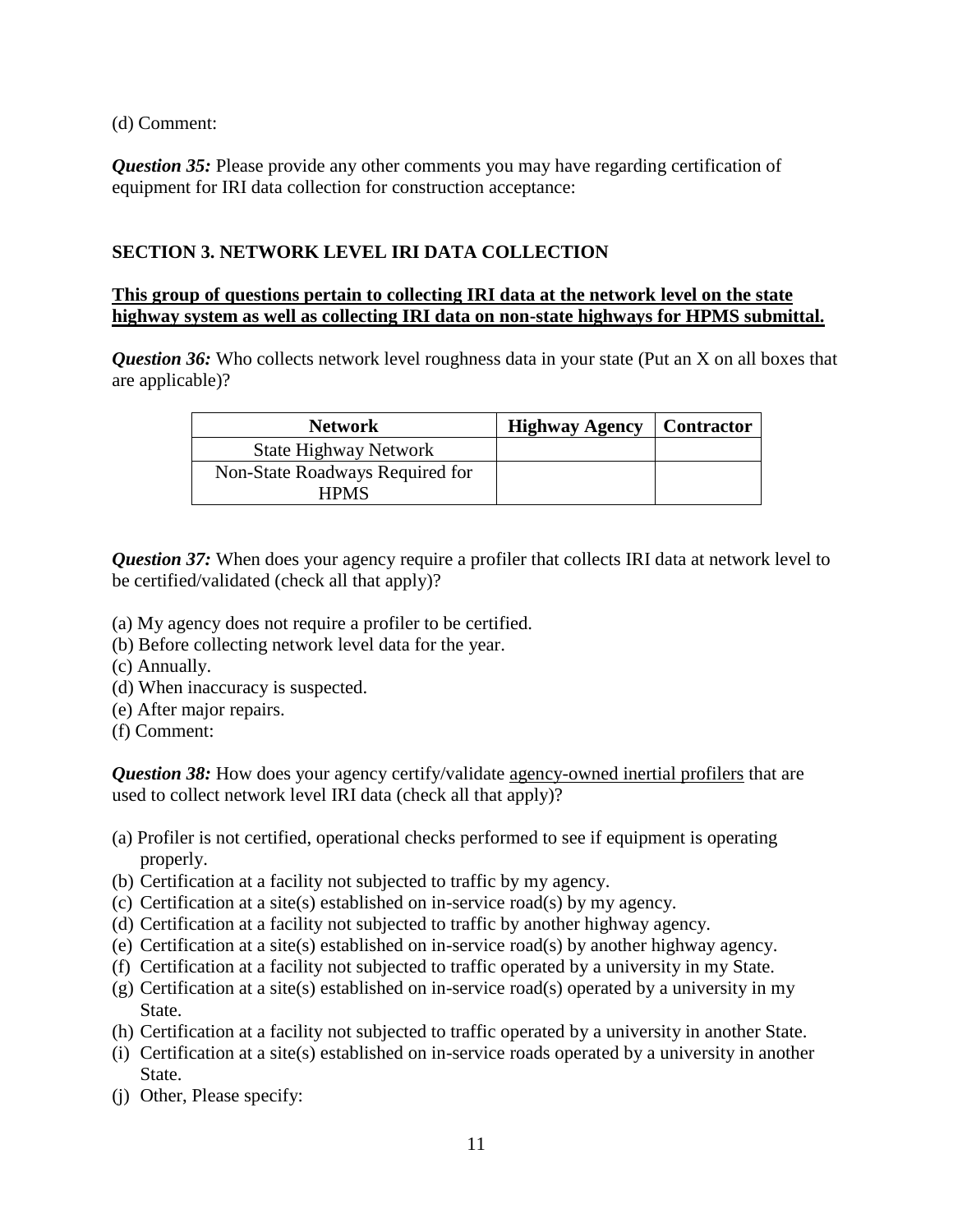**Question 39:** How does your agency certify contractor-owned inertial profilers that are used to collect IRI data at network level (check all that apply)?

- (a) Contractor owned profilers do not collect network level data.
- (b) Profiler is not certified, assume contractor performs operational checks to see if equipment is operating properly.
- (c) Certification at a facility not subjected to traffic by my agency.
- (d) Certification at a site(s) established on in-service road(s) by my agency.
- (e) Certification at a facility not subjected to traffic by another highway agency.
- (f) Certification at a site(s) established on in-service road(s) by another highway agency.
- (g) Certification at a facility not subjected to traffic operated by a university in my State.
- (h) Certification at a site(s) established on in-service road(s) operated by a university in my State.
- (i) Certification at a facility not subjected to traffic operated by a university in another State.
- (j) Certification at a site(s) established on in-service roads operated by a university in another State.
- (k) Other, Please specify:

*Question 40:* If your agency does not currently certify agency-owned inertial profilers or contractor-owned inertial profilers that collect network level data, please select all answers that are applicable to your agency.

(a) Not applicable.

- (b) We are currently developing a program to certify agency-owned inertial profilers.
- (c) We do not have plans to develop a program to certify agency-owned inertial profilers.
- (d) We are currently developing a program to certify contractor owned inertial profilers.
- (e) We do not have plans to develop a program to contractor-owned inertial profilers.
- (f) Comment:

*Question 41:* What surface/texture types and IRI levels are used for profiler certification (Put an X for all cases that are applicable, you can enter additional surface types under "other")?

| <b>Surface Type</b>           | Mean IRI Level (in/mi) |              |              |                  |
|-------------------------------|------------------------|--------------|--------------|------------------|
|                               | $< 70$ in/mi           | <b>70 to</b> | $>120$ in/mi | No Specific      |
|                               |                        | $120$ in/mi  |              | <b>IRI</b> Value |
| Dense-Graded Asphalt Concrete |                        |              |              |                  |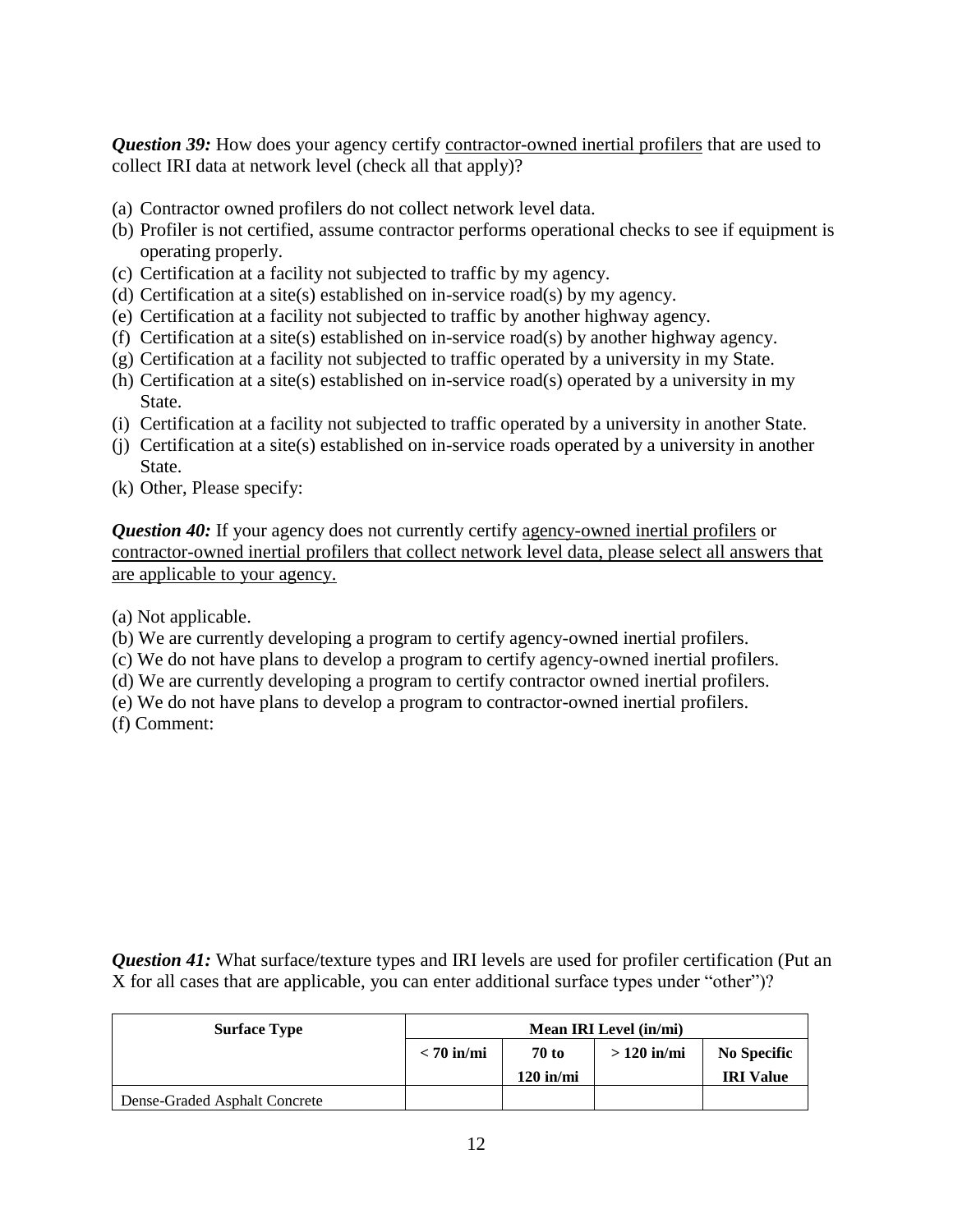| Open-Graded Asphalt Concrete           |  |  |
|----------------------------------------|--|--|
| <b>Stone Matrix Asphalt</b>            |  |  |
| Concrete (Carpet Drag or Broom Finish) |  |  |
| Concrete (Transverse Tining)           |  |  |
| Concrete (Longitudinal Tining)         |  |  |
| Concrete (Diamond Grinding)            |  |  |
| Other:                                 |  |  |
| Other:                                 |  |  |
| Other:                                 |  |  |

**Question 42:** Indicate the height sensor type that is specified by the SHA for collecting data on the following surface types, check all that apply (Note: Single spot laser projects a single spot 1 to 3 mm on the pavement surface; a wide-spot laser projects a wider spot about 0.5 to 0.75 inches on the pavement; Line laser means a RoLine or Gocator sensor that projects a line about 4 inches wide on the pavement surface). Please put an "X" for each applicable box.

| <b>Surface Type</b>                                 | <b>Single Spot</b><br>Laser (SS) | <b>Wide Spot</b><br>Laser (WS) | Line<br>Laser $(LL)$ | <b>Not</b><br>Specified (NS) |
|-----------------------------------------------------|----------------------------------|--------------------------------|----------------------|------------------------------|
| Dense-Graded Asphalt Concrete (DAC)                 |                                  |                                |                      |                              |
| Open-Graded Asphalt Concrete (OAC)                  |                                  |                                |                      |                              |
| Stone Matrix Asphalt (SMA)                          |                                  |                                |                      |                              |
| Carpet Drag or Broom Finished Concrete (BFC)        |                                  |                                |                      |                              |
| Transversely Tined Concrete (TTC)                   |                                  |                                |                      |                              |
| Longitudinally Tined Concrete (LTC)                 |                                  |                                |                      |                              |
| Diamond Ground Concrete (DGC)                       |                                  |                                |                      |                              |
| Note: Line laser means a RoLine or a Gocator sensor |                                  |                                |                      |                              |

*Question 43:* What is the typical length of a section that is used for certification of profilers?

- (a) 0.1 Mile (528 ft).
- (b) 0.2 Mile (1056 ft).
- (c) 1 Mile (1056 ft).
- (d) Profiler certification not performed.
- (e) Other: Please specify.

*Question 44:* What method is used to collect the reference data that are used as the basis for certifying profilers (check one)?

- (a) Profiler certification not performed.
- (b) SurPRO manufactured by International Cybernetics Corporation.
- (c) Walking Profiler, manufactured by Surface Systems and Instruments.
- (d) Walking Profiler manufactured by ARRB Group.
- (e) Dipstick manufactured by Face Technologies.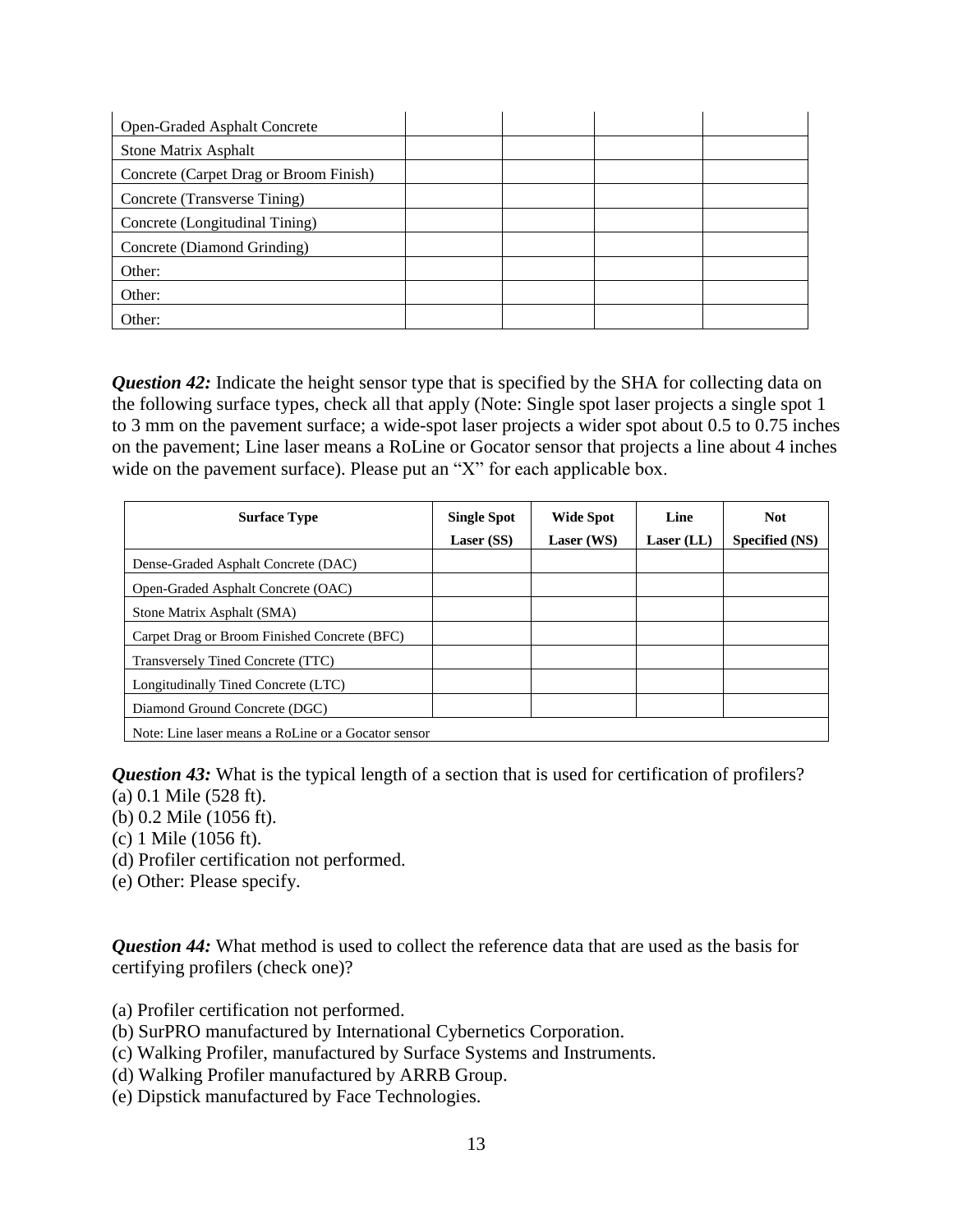- (f) Rod and Level.
- (g) IRI from DOT owned profiler.
- (h) Other, Please specify or Additional Comments:

*Question 45:* What procedure is used to certify profilers?

- (a) Profiler certification not performed.
- (b) AASHTO R 56.
- (c) ASTM E950.
- (d) Agency developed procedure that includes the cross-correlation method specified in AASHTO R 56.
- (e) Agency developed procedure that does not include the cross-correlation method specified in AASHTO R 56.
- (f) Other: Please specify:

*Question 46:* Do you charge a fee for certifying contractor owned profilers?

- (a) Agency does not certify contractor owned equipment.
- (b) No.
- (c) Yes.
- (d) If Yes, indicate the amount for a profiler (\$):

*Question 47:* What type of documentation is provided after certifying a contractor-owned equipment (check all that apply)?

- (a) Agency does not certify contractor owned equipment.
- (b) No documentation is provided, assume that the contractor will use the certified profiler to collect data.
- (c) Decal affixed to equipment.
- (d) Letter indicating equipment is certified is provided.
- (e) Details of the equipment are posted on the web.
- (f) Comment:

*Question 48:* Do you require operators of inertial profilers that collect network level data to be certified (check all that apply)?

- (a) Highway agency employees do not need certification; they are assumed to be knowledgeable in operation of equipment.
- (b) Highway agency employees are required be certified.
- (c) No certification required for contractor employees who operate contractor-owned profilers.
- (d) Contractor employees who operate contractor-owned profilers are required to be certified.
- (e) Other, Please specify:

*Question 49:* What procedures are used to certify operators of inertial profilers (check all that apply)?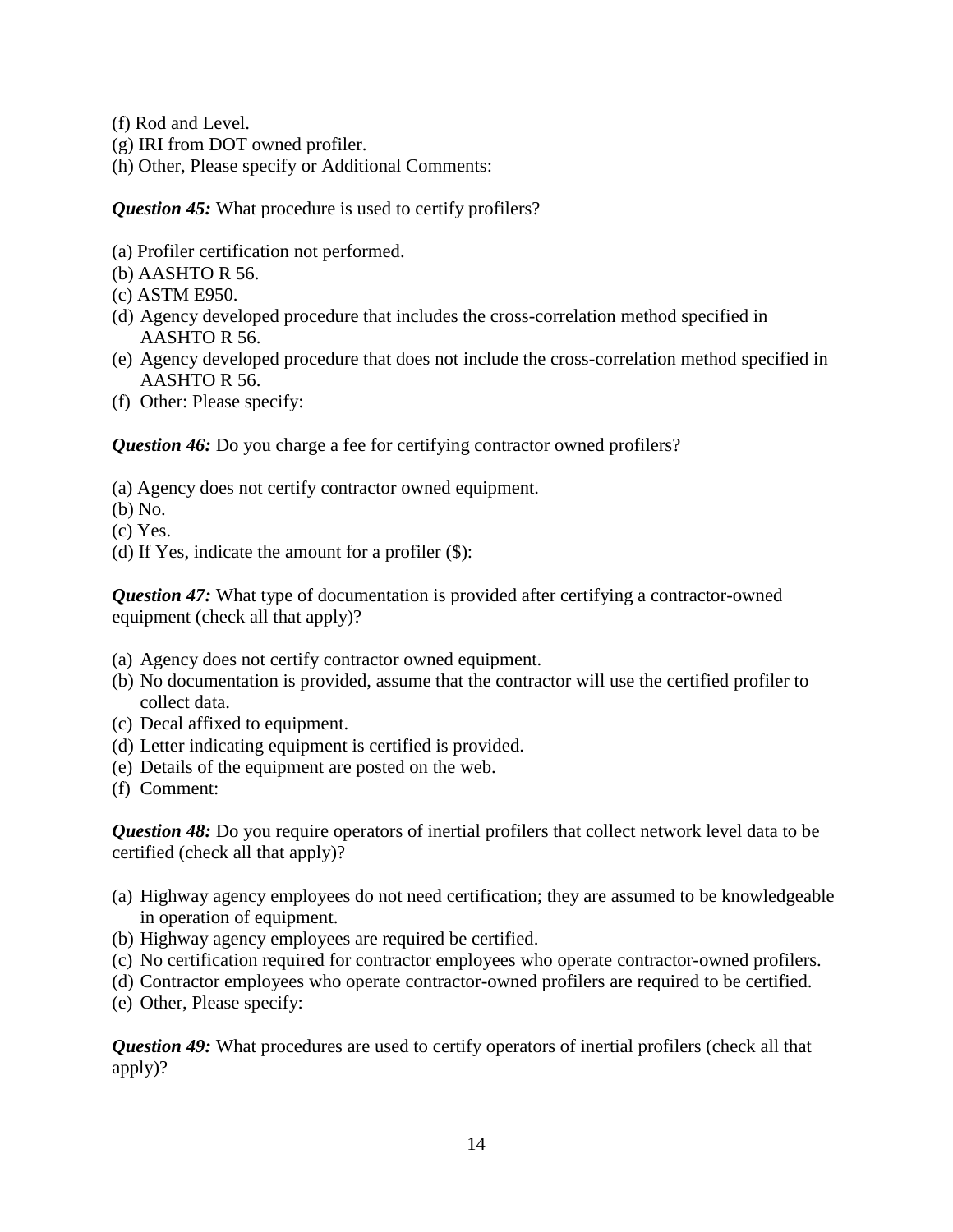(a) Operators are not certified.

- (b) Attend a class describing profiler operations.
- (c) Take an on-line class on profiler operations.
- (d) Pass a written examination administered in a classroom.
- (e) Pass an on-line written exam.
- (f) Pass a practical exam.
- (g) Other, Please specify:
- (h) Comments:

**Question 50:** If your agency certifies operators, for how long is the certification valid?

- (a) Agency does not certify operators.
- (b) One year.
- (c) Three years.

(d) Others, Please specify:

*Question 51:* What type of documentation is provided after certifying an operator (check all that apply)?

- (a) Agency does not certify profiler operators.
- (b) Letter indicating operator is certified is provided.
- (c) A photo ID card indicating the operator is certified is provided.
- (d) Name of certified operators (without a picture) are posted on the web.
- (e) Name with picture of certified operator is posted on the web.
- (f) Other, Please Specify:

*Question 52:* Do you charge a fee for certifying contractor operators who operate contractorowned profilers?

(a) Agency does not certify operators.

- (b) Agency does not charge a fee for certifying operators.
- (c) Agency charges a fee for certifying operators.
- (d) If a fee is charged for certifying operators, what is the fee per operator?
- (e) Additional Comment:

**Question 53:** For contractor owned equipment that collect network level data, do you accept certification for equipment from another state?

- (a) Contractors do not collect network level data in my state.
- (b) Contractor owned equipment that collect network level data in my state do not need to be certified.
- (c) Yes.
- (d) No.
- (e) Comment: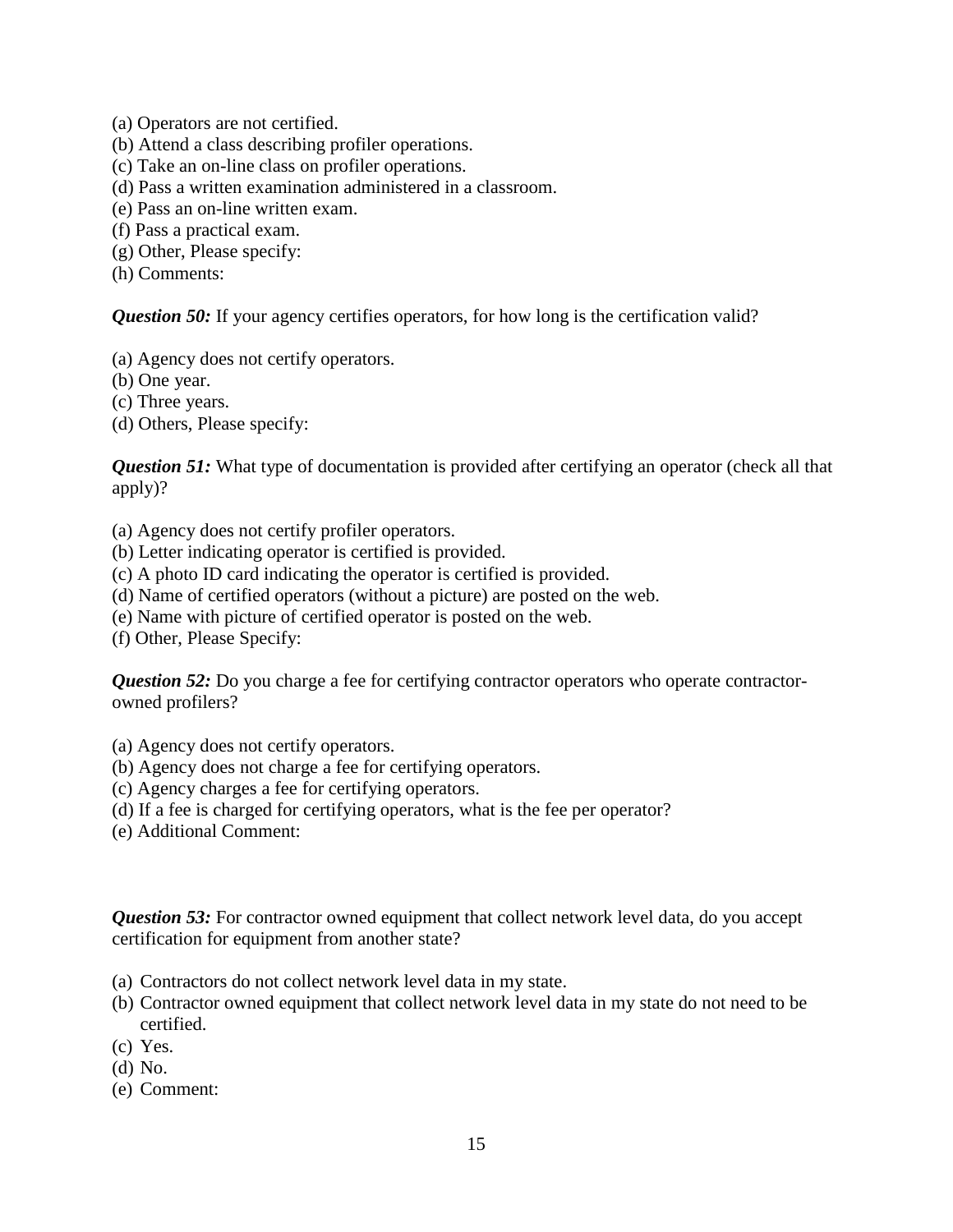*Question 54:* For operators of contractor owned equipment that collect network level data, do you accept certification of operator from another state?

(a) Contractors do not collect network level data in my state.

(b) Operators of contractor owned equipment do not need to be certified.

(c) Yes.

(d) No.

(e) Comment:

*Question 55:* If contractors collect network level data in your state, are they required to submit a written data collection quality control plan prior to data collection?

(a) Yes.

(b) No.

(c) Not sure.

(d) Comment:

*Question 56:* If the highway agency collects network level data in your state, what type of procedures are utilized in your state during data collection (check all that apply)?

- (a) Collect data at verification sections established in different parts of the state during data collection.
- (b) Submit documentation at regular intervals to the office showing that profiler has passed operational checks such as block check and bounce test.
- (c) None of the above.
- (d) Additional Procedures/Comments:

**Question 57:** If a contractor collects network level data in your state, what type of procedures are utilized in your state during data collection?

- (a) Collect data at verification sections established in different parts of the state during data collection.
- (b) Submit documentation at regular intervals showing that profiler has passed operational checks such as block check and bounce test.
- (c) None of the above.
- (d) Additional Procedures/Comments:

*Question 58:* Does your agency have a written Data Quality Management procedure for network level roughness data?

(a) Yes.

(b) No.

(c) Not sure.

(d) If the plan is available on the web, please provide web address: